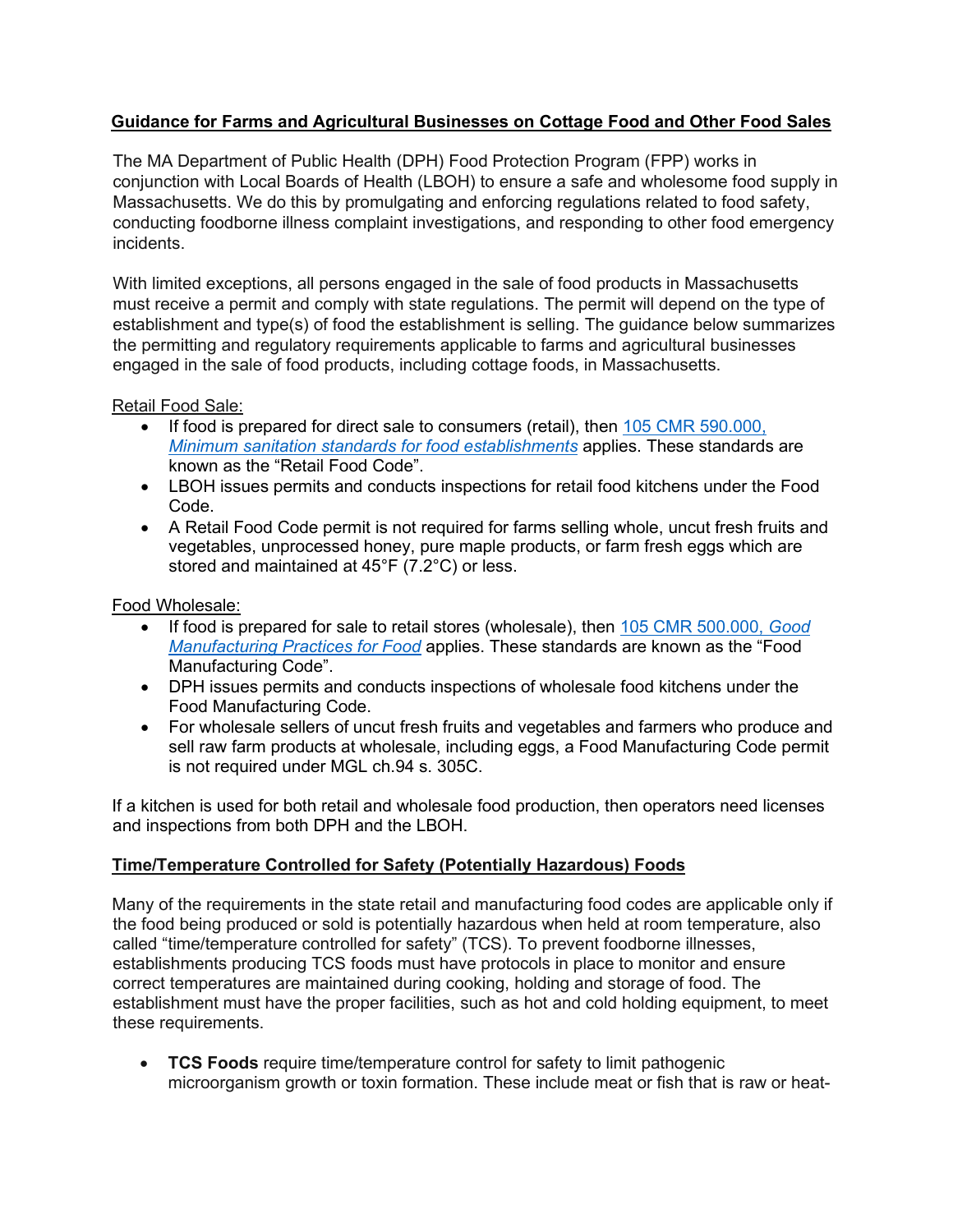treated, cream-filled pastries, cheesecake, custard, cut fruit and vegetables, tomato and barbeque sauce, pickled products, relishes, and salad dressings.

• **Non-TCS Foods** can be safely held at room temperature with no refrigeration required. These include prepackaged foods like chips and candy, as well as certain baked goods, jams, and jellies.

A product will be considered non-TCS even if preparation includes use of TCS ingredients such as milk, cream, and eggs – as long as the final product does not require refrigeration.

### **Cottage Foods in the Retail and Manufacturing Codes**

In the Massachusetts manufacturing and retail food codes, cottage foods are a type of non-TCS food<sup>[1](#page-1-0)</sup>. Establishments that only produce Cottage Foods do not have to meet requirements that are specific to TCS foods. Specifically, these Cottage Food-only establishments:

- do not need to have a Certified Food Protection Manager on staff
- do not have to meet specific holding and cooking temperatures for finished food products
- do not need to have equipment for hot and cold holding.

## **Food Processing and Sale at Farms**

Below is a summary of permit requirements under the state retail and manufacturing food codes for farms conducting certain food processing and sales $^2$  $^2$ .

- **Farms selling only low-risk foods/agriculturally exempt products:**
	- o **Retail:** A Retail Food Code permit is not required for farms selling whole, uncut fresh fruits and vegetables, unprocessed honey, pure maple products, or farm fresh eggs which are stored and maintained at 45°F (7.2°C) or less. For pure maple and unprocessed honey products, a Retail Food Code permit is not required under 105 CMR 590.010(F).
	- o **Wholesale:** For wholesale sellers of uncut fresh fruits and vegetables and farmers who produce and sell raw farm products at wholesale, including eggs, a Food Manufacturing Code permit is not required under MGL ch.94 s. 305C.

### • **Farms selling only non-TCS foods:**

- o **Pre-packaged** non-TCS foods such as chips, candy, and canned beverages:
	- **Retail:** A Retail Food Code permit is not required.
		- **Wholesale:** If the farm is selling pre-packaged (not packaged at the farm), non-TCS foods for wholesale, a Food Manufacturing Code permit is required from DPH. Provisions of the wholesale code related to time/temperature controls will not apply.
- o **Non-pre-packaged,** non-TCS foods, including Cottage Foods**:**

<span id="page-1-0"></span><sup>1</sup> Note that where the codes specifically refer to "Cottage Foods", it is only in reference to Residential Kitchens (kitchens located in private homes). Residential Kitchens may only produce Cottage Foods, where establishments outside of a home may be permitted to produce all food types. Establishments outside of a private home that produce only Cottage Foods will apply for a permit either under the Retail Food Establishment Permit or Manufacturing/Wholesale Permit.

<span id="page-1-1"></span><sup>2</sup> Note that LBOH may adopt more stringent retail food regulations or ordinances, including requiring a permit where the state code would not require a permit.